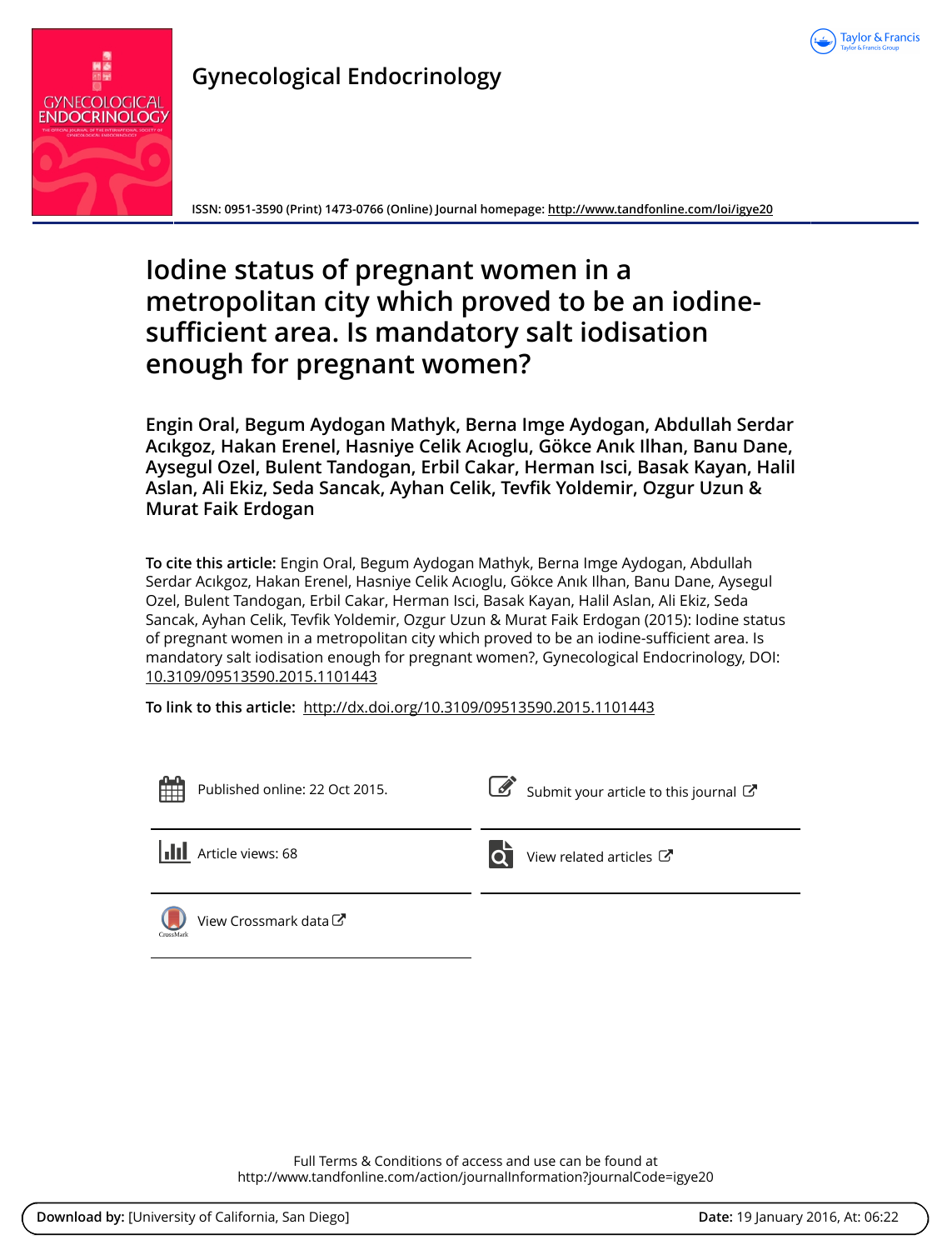Gynecol Endocrinol, Early Online: 1–5 ! 2015 Taylor & Francis. DOI: 10.3109/09513590.2015.1101443



ORIGINAL ARTICLE

# Iodine status of pregnant women in a metropolitan city which proved to be an iodine-sufficient area. Is mandatory salt iodisation enough for pregnant women?

Engin Oral<sup>1</sup>, Begum Aydogan Mathyk<sup>2</sup>, Berna Imge Aydogan<sup>3</sup>, Abdullah Serdar Acıkgoz<sup>1</sup>, Hakan Erenel<sup>2</sup>, Hasniye Celik Acıoglu<sup>4</sup>, Gökce Anık İlhan<sup>5</sup>, Banu Dane<sup>6</sup>, Aysegul Ozel<sup>6</sup>, Bulent Tandogan<sup>7</sup>, Erbil Cakar<sup>7</sup>, Herman Isci<sup>8</sup>, Basak Kayan<sup>8</sup>, Halil Aslan<sup>9</sup>, Ali Ekiz<sup>9</sup>, Seda Sancak<sup>10</sup>, Ayhan Celik<sup>11</sup>, Tevfik Yoldemir<sup>5</sup>, Ozgur Uzun<sup>5</sup>, and Murat Faik Erdogan<sup>3</sup>

<sup>1</sup> Department of Gynecology and Obstetrics, Istanbul University Cerrahpasa School of Medicine, Istanbul, Turkey, <sup>2</sup> Department of Gynecology and Obstetrics, Sisli Etfal Research and Training Hospital, Istanbul, Turkey, <sup>3</sup>Department of Endocrinology and Metabolism, Ankara University School of Medicine, Ankara, Turkey, <sup>4</sup>Department of Gynecology and Obstetrics, Kartal Lütfi Kırdar Research and Tranining Hospital, Istanbul, Turkey, <sup>5</sup>Department of Gynecology and Obstetrics, Marmara University Pendik Education and Research Hospital, Istanbul, Turkey, <sup>6</sup>Department of Gynecology and Obstetrics, Bezmi Alem University, Istanbul, Turkey, <sup>7</sup>Department of Gynecology and Obstetrics, Zeynep Kamil Obstetrics and Pediatrics Hospital, Istanbul, Turkey, <sup>8</sup>Department of Gynecology and Obstetrics, Florance Nightingale Bilim University, Istanbul, Turkey, <sup>9</sup>Department of Gynecology and Obstetrics, Kanuni Sultan Suleyman Research and Training Hospital, Istanbul, Turkey, <sup>10</sup>Department of Endocrinology and Metabolism, Fatih Sultan Mehmet Education and Research Hospital, Istanbul, Turkey, and <sup>11</sup>Department of Gynecology and Obstetrics, Fatih Sultan Mehmet Education and Research Hospital, Istanbul, Turkey

#### Abstract

The objective of this study was to assess the iodine status of pregnant women in a metropolitan city which was stated as iodine sufficient area after salt iodination program. This multicenter, cross-sectional study was carried out on 3543 pregnant women. Age, gestational weeks, smoking, consumption of iodized salt, dietary salt restriction, history of stillbirth, abortus and congenital malformations were questioned. Spot urine samples were analyzed for urine iodine concentration (UIC). The outcomes were: (a) median UIC in three trimesters of pregnancy and (b) frequency of ID among pregnant women. The median UIC was  $73 \mu q/L$ . The median UIC was 77  $\mu$ g/L (1–324), 73  $\mu$ g/L (1–600) and 70  $\mu$ g/L (1–1650) in three trimesters of pregnancy, respectively (p: 0.14). UIC <50 µg/L was observed in 36.6% (n: 1295) and UIC<150 µg/L was observed in 90.7% (n: 3214) of pregnant women. Only 1% (n: 34) of the pregnant women had UIC levels higher than 500 µg/L. This study showed that more than 90% of the pregnant women in this iodine-sufficient city are facing some degree of iodine deficiency during their pregnancy. A salt iodization program might be satisfactory for the non-pregnant population, but it seems to be insufficient for the pregnant population.

# Introduction

Iodine deficiency (ID) is a matter of public health and has considerable consequences other than endemic goiter, otherwise known as iodine deficiency disorders (IDD). Neonatal hypothyroidism, growth retardation, and cretenism are the results of severe ID [[1\]](#page-4-0). The most critical period for ID is the second trimester to three years period, when cerebral development is substantially completed [[2](#page-4-0)].

Iodine requirement which is 150 µg/d increases to over  $250 \mu g/d$  during pregnancy due to elevated thyroxin synthesis, iodine transfer to fetus, and increased renal clearance [[3](#page-4-0)]. Neuronal migration and myelination of fetal brain requires iodine. Thus, insufficient intake of iodine during pregnancy may cause permanent fetal brain damage [[4\]](#page-4-0).On the other hand, the effect of mild–moderate ID on the long-term neuromotor

# Keywords

Iodine deficiency, iodine status, iodine-sufficient, pregnancy, salt iodination

#### **History**

Received 31 May 2015 Revised 3 September 2015 Accepted 25 September 2015 Published online 21 October 2015

development of fetus is not yet well established. Reanalysis of Avon Longitudinal Study of Parents and Children (ALSPAC) cohort confirmed that children of women with ID had lower scores for verbal IQ, reading accuracy than the children of iodine sufficient mothers [\[5\]](#page-4-0). Moreover, severe ID in pregnancy is also seen to be a risk factor for pregnancy outcome, such as stillbirth, miscarriage and preterm delivery [[6](#page-4-0),[7](#page-4-0)].

Iodization of salt is the preferred method adopted in the ID eradication programs. The measurement of UIC is also an effective method for monitoring iodine status in a large population [[8\]](#page-4-0). World Health Organization (WHO) recommends  $250 \mu g/d$ iodine intake for pregnant and lactating women, whereas routine supplementation programs with iodized salt provides about 100–  $150 \mu g/d$  [[9\]](#page-4-0). Thus, routine iodine containing supplements are much recommended in the United States and Europe, but current data indicates that it has not become much widespread yet [[10,11\]](#page-4-0).

Legislation for mandatory iodization of household salt in Turkey was passed in July 1999 and practically started in the year

Address for correspondence: Begum Aydogan Mathyk, MD, ObGyn, 401 Oberlin Road #270, Raleigh, NC 27605, USA. Tel: +19845007583. Fax: +902122191237. E-mail: begum\_aydogan@hotmail.com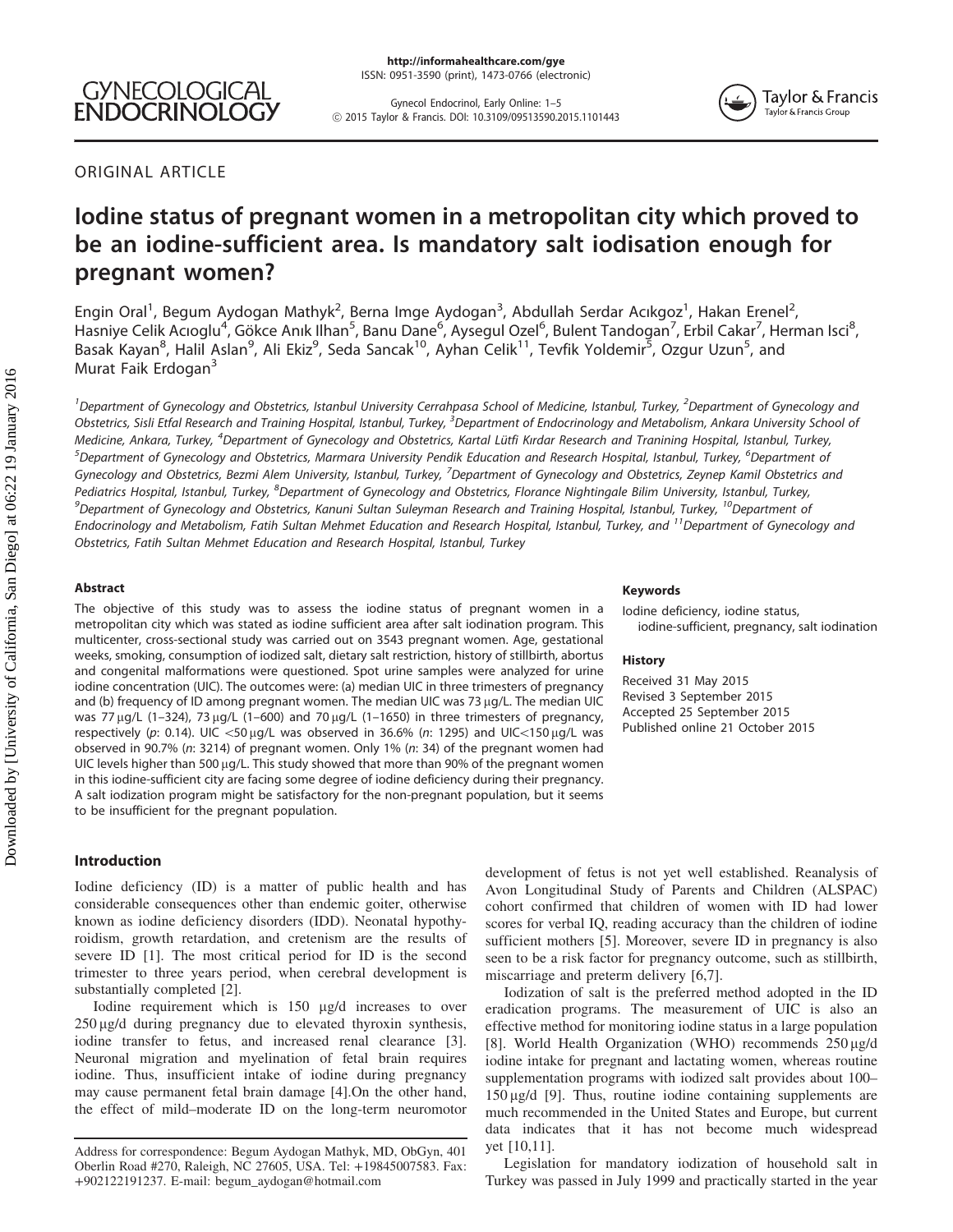2000. Istanbul was shown to be an iodine-sufficient region of Turkey in the year  $2007$  (median UIC in SAC;  $164 \mu g/L$ ), seven years after mandatory iodization of salt. However, iodine status in SAC does not seem to reflect the actual iodine status in pregnant women. Wong et al. demonstrated that UIC of SAC and nonpregnant women also did not indicate the iodine status during pregnancy [\[12\]](#page-4-0). Number of studies investigating iodine status among pregnant women with large samples are not satisfactory [\[7,13,14](#page-4-0)].

Therefore, we aimed to investigate the iodine status of pregnant women in Istanbul, which was shown to be one of the iodine-sufficient regions of Turkey to identify if there is a need for extra iodine supplementation.

# Methods

In this multicenter cross-sectional study, 3543 pregnant women were recruited from nine different obstetrics centers in Istanbul city between January 2014 and July 2014. Nine maternity units were chosen as they are located in distinct areas of the city and aimed to serve variable socioeconomic and educational backgrounds of women. This study was approved by Ethics Committee of Istanbul University School of Medicine. Informed consent was obtained from all the subjects. Inclusion criteria were pregnant women from all trimesters aged between 16 and 50 years and participants who have been residing in the same area for more than one month. Age, gestational age, smoking habits, consumption of iodized salt, dietary salt restriction, consanguineous marriage, history of stillbirth, abortus, congenital malformations, and smoking habits were questioned by the physicians. Exclusion criteria were: (a) pregnant women with a known history of hysterosalpingography and/or any imaging method using iodine containing contrast agents within six months, (b) patients with a current or past thyroid disease or using any medication related to thyroid disease, (c) patients who were taking multivitamins including iodine, and (d) patients who had urinary tract infections.

Spot urine samples were analyzed for urinary iodine concentration(UIC) in the Ankara University Medical School Iodine Laboratory, which is recognized by the Centers for Disease Control and Prevention (CDC) as a part of the external quality control program, i.e. QUICK. Urine samples were centrifuged and stored at  $-20$  °C before the analysis. UIC was determined by using the catalytic spectro-photometric method of Sandell– Kolthoff.

Statistical analyses were performed using Statistical Package for the Social Sciences (SPSS) software, version 20.0 (IBM Corp, Armonk, NY). Categorical data were compared using the chisquare Fisher exact test. Group data with a normal distribution were compared using the Student  $t$  test or analysis of variance, and nonparametric data were compared using the Mann–Whitney U or Kruskal–Wallis tests. Values were expressed as mean ± standard deviation or median as appropriate. Pearson and Spearman correlation analysis was made for determining the correlation of parameters. Multivariate regression analysis with backward elimination method was used to investigate the independent association of variables with UIC.  $p < 0.05$  was considered statistically significant.

#### Results

A total of 3543 pregnant women between 6 and 41 weeks of gestation were recruited for this study. The mean age of subjects was  $29.3 \pm 5.6$  yrs. Demographic characteristics of the recruited pregnant women are summarized in Table 1. Among the pregnant women, 805 were in the first, 953 were in the second, and 1729 were in the third trimester ([Figure 1](#page-3-0)). Gestational age was not available in 56 pregnant women and they were excluded from the

Table 1. Demographic characteristics of pregnant women.

| Baseline characteristics        | Number of patients $(\%)$ |  |
|---------------------------------|---------------------------|--|
| Age (years)                     | $29.3 + 5.6$              |  |
| Gestational age (weeks)         | $25.4 + 10.6$             |  |
| First trimester                 | 805 (23.1%)               |  |
| Second trimester                | 953 (27.3%)               |  |
| Third trimester                 | 1729 (49.6%)              |  |
| Consanguineous marriage         | 495 (14%)                 |  |
| Primiparity                     | 2020 (57%)                |  |
| Multiparity                     | 1523 (43%)                |  |
| History of abortus              | 672 (18.9%)               |  |
| History of congenital deformity | 111 $(3.1\%)$             |  |
| History of stillbirth           | 672 (18.9%)               |  |
| Consumption of iodized salt     | 2465 (69.6%)              |  |
| Dietary salt restriction        | 124 (3.5%)                |  |

statistical analysis. The median UIC of the 3487 pregnant women was 73 µg/L. The median UIC was 77 µg/L  $(1-324)$ , 73 µg/L  $(1-$ 600), and 70  $\mu$ g/L (1–1650) in the women for the first, second and trimesters of pregnancy respectively  $(p = 0.14)$  ([Figure 1](#page-3-0)). UIC level was not associated with the gestational age.

UIC below 50 µg/L was observed in 36.6% ( $n = 1295$ ) and below 150 µg/L was observed in 90.7% ( $n = 3214$ ) of pregnant women. Median UIC below  $150 \mu g/L$  and below  $50 \mu g/L$  in each trimester are given in [Table 2.](#page-3-0) Only 1%  $(n = 34)$  of women had UIC levels higher than  $500 \mu g/L$ . The prevalence of iodized salt consumption was 69.6%. The frequency of salt restriction was 3.5%. Mean age of pregnant women in salt intake restriction group was higher  $(30.2 \pm 5.9 \text{ yrs})$  compared to salt intake not restricted group  $(29 \pm 5.6 \text{ yrs})$  ( $p < 0.01$ ).

UIC was not associated with the history of stillbirth, congenital anomalies, and spontaneous abortion ( $p = 0.1$ ,  $p = 0.9$  and  $p = 0.4$ , respectively). Multivariate regression analysis was performed using age as a confounding variable and history of stillbirth, congenital anomalies, abortion as independent variables. No significant relationship was identified between UIC and independent variables. On the other hand, multiparity was significantly associated with the stillbirth and spontaneous abortion ( $p<0.05$ ). Frequency of consanguineous marriage was found to be 14% ( $n = 495$ ) in our study population. Consanguinity was positively associated with the congenital abnormality risk with a risk coefficient of 4.9. Smoking was not associated with the UIC levels.

# **Discussion**

The Urinary iodine concentration (UIC) level has been accepted as a good indicator of the iodine status in pregnant women. In our study, the median urinary iodine levels declined following the trimesters. Although this study was conducted in a metropolitan city which was an iodine-sufficient area, unfortunately, the UIC level was found to be below 150 µg/L in 90.7% ( $n = 3214$ ) of the participating pregnant women. Median UIC level  $<$  150  $\mu$ g/L in pregnancy indicates iodine insufficiency [\[15\]](#page-4-0). The median UIC level was 73 µg/L and consistent with ID. The UIC level of 36.6% of the pregnant population was below  $50 \mu g/L$ , indicating severe ID.

Even though iodine supplementation programs are becoming widespread, ID still persists as a global public health issue [[9](#page-4-0)]. Pregnant women are vulnerable to ID due to 20–50% increased iodine requirements, increased renal iodide clearance, and placental deiodination of thyroid hormones [[1,16](#page-4-0),[17](#page-4-0)]. A previous screening for congenital hypothyroidism in Turkey showed that 37% of newborns with transient hypothyroidism and 82% of their mothers suffered from ID [[18](#page-4-0)]. WHO and International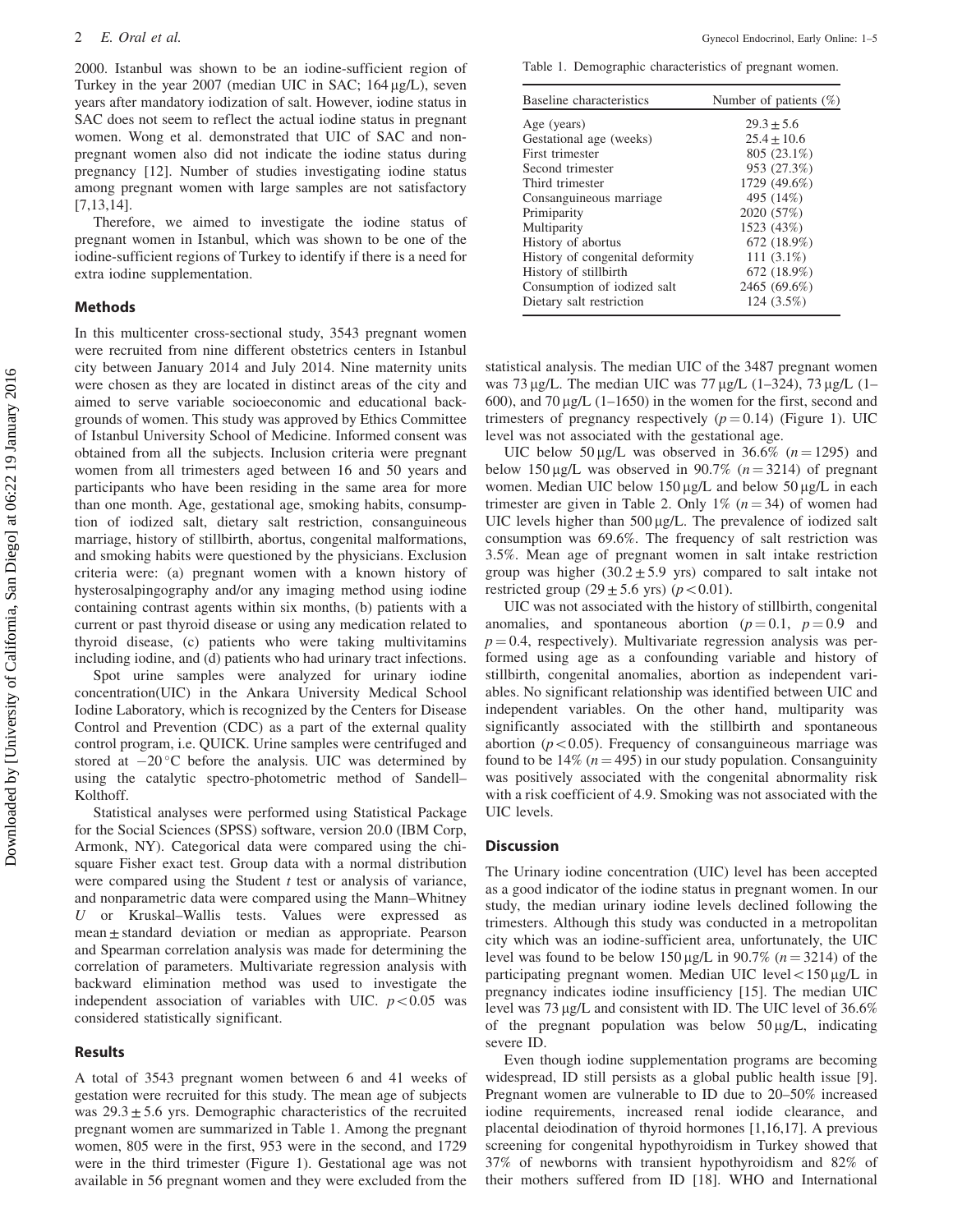<span id="page-3-0"></span>Figure 1. Distribution of median UIC in three trimesters of pregnancy.



Table 2. Median UIC of pregnant women in each trimester.

| Trimester | Number of patients | Median UIC   | Number of patients with<br>median UIC $\leq$ 50 µg/L | Number of patients with<br>median UIC $\leq$ 150 µg/L |
|-----------|--------------------|--------------|------------------------------------------------------|-------------------------------------------------------|
| 1st       | 805                | $77 \mu$ g/L | 262 (32.5%)                                          | 750 (93.2%)                                           |
| 2nd       | 953                | $73 \mu g/L$ | 334 (35%)                                            | 894 (93.8%)                                           |
| 3rd       | 1729               | $70 \mu$ g/L | 681 (39.4%)                                          | 1520 (87.9%)                                          |
| Total     | 3487               | $73 \mu$ g/L | 1277 (36.6%)                                         | 3164 (90.7%)                                          |

UIC: Urinary iodine concentration.

Council for Control of Iodine Deficiency Disorders (ICCIDD) recommends at least  $250 \mu g/d$  iodine intake for pregnant or lactating women to meet the increased requirements [[9](#page-4-0)].

Before mandatory iodization of salt, Turkey was a 'severe to moderately iodine deficient' country with median UIC level at  $25.5 \mu g/L$  in school-age children (SAC) [\[19\]](#page-4-0). The latest national survey among SAC in Turkey was conducted in the year 2007 [\[20](#page-4-0)]. The median UIC levels were noted as  $164$  and  $130 \mu g/L$ , in Istanbul and Turkey, respectively. Previous results have shown that UIC of SAC did not indicate the iodine status in pregnant women [\[12](#page-4-0)]. Wong et al. reported that when the median UIC in SAC or non-pregnant women indicated iodine intake was adequate, approximately half the time pregnant women had inadequate iodine intake [\[12\]](#page-4-0). Thus, it is clear that we need more broader studies addressing the iodine status of pregnant subpopulation.

Similar study from different region of Turkey also indicated mild–moderate ID in pregnant women [[13](#page-4-0)]. Furthermore, many countries also reported high percentages of ID in pregnancy [\[21–26\]](#page-4-0). National Health and Nutrition Examination Survey (NHANES) data indicated mild ID in US pregnant women between 2007 and 2010 [[21\]](#page-4-0). Recent reports from many European countries established mild to moderate ID among pregnant women [[14](#page-4-0),[22–26](#page-4-0)].

WHO described adequate household salt intake as at least 90% of households consuming adequately iodized salt for elimination of ID [[10](#page-4-0)]. Erdoğan et al. observed in Turkey that only 56.5% of the table salts contained iodine content higher than 15 ppm [\[19\]](#page-4-0), which is mandatory according to the WHO/ ICCIDD criteria [[20](#page-4-0),[27](#page-5-0)]. In our study, iodized salt consumption was 69.6%. ID in our population might be partially due to the inadequate iodized salt consumption. However, the consumption of iodized salt may be inefficient to provide adequate iodine intake. According to the Turkish food codex 2012, fortification with  $25-40$  mg/kg KIO<sub>3</sub> is mandatory for table salt, but is not applicable for the salt used in food industry. Thus it is not a universal salt iodization program. Frequent fast food consumption may contribute to ID in the general population [[28](#page-5-0)]. Usage of iodized salt by food industry may be a cheap and effective method for improving the iodine status. Also, iodization of dairy products and salt used in breads were found to have beneficial effects on iodine intake [[22](#page-4-0)]. On the other hand, salt restriction is encouraged in many countries. The WHO recommends to decrease salt consumption lower than 5 g/d in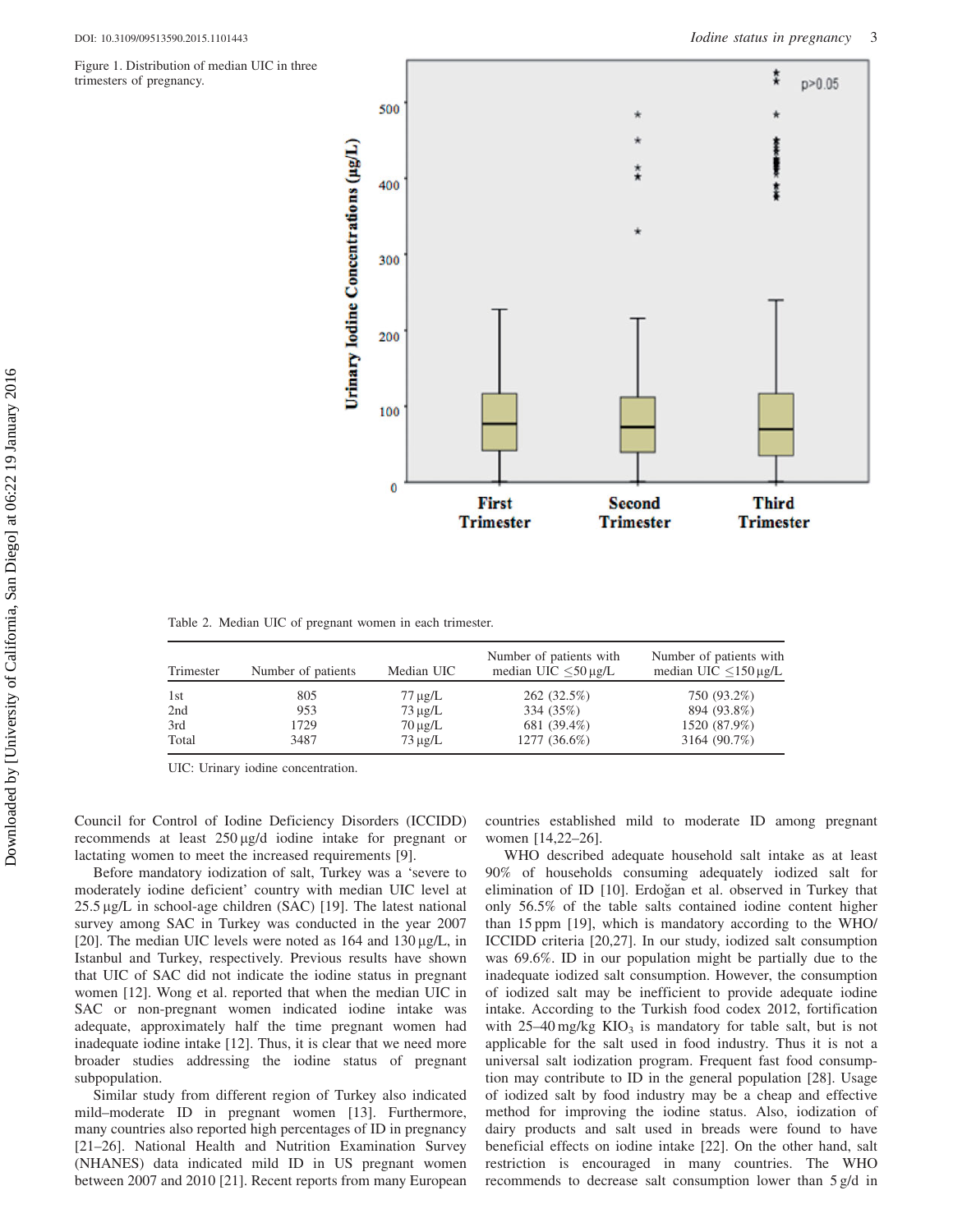<span id="page-4-0"></span>order to prevent cardiovascular diseases, while consumption of  $6-10$  g iodized salt with  $25-40$  mg/kg KIO<sub>3</sub> provides only  $94-152 \,\mu g$  elemental iodine intake [[29\]](#page-5-0). This precaution triggers the need for alternative iodine supplementation strategies. The American Thyroid Association (ATA) recommends  $150 \mu$ g iodine supplementation during pregnancy and lactation in addition to the use of iodized salt [10]. Iodine supplementation practices in addition to salt iodization seem to be safe as none would exceed  $500 \mu g$ , which is the recommended upper limit of iodine intake for pregnant and lactating women [9].

The role of environmental factors, such as smoking also have important effects on the iodine status. Thiocyanate exposure through smoking has been suggested to increase the urinary iodine excretion [[30](#page-5-0)]. We did not demonstrate an association between UIC, intermarriage, parity, and smoking habits of women. However, the smoking status was categorized as smokers and non-smokers, but the amount of consumption was disregarded in our study design. In further studies the relationship between amount of smoking and iodine status during pregnancy could be investigated.

An important finding of this study was that the median UIC was not significantly different between trimesters. Thus, ID beginning from the early gestational weeks indicates that iodine supplementation should be considered for all women planning pregnancy. We excluded the patients who were taking multivitamins because in our study population less than 10% of the participants were using multivitamins. In Turkey almost all of the commonly used multivitamins during pregnancy do not contain iodine. Thus, we believe our study population represents the real iodine status in Istanbul. Otherwise, if our participants were using iodine-containing multivitamins, we would need to perform sensitivity analysis.

Finally, our study had some limitations. Information on iodized salt storage and usage was arbitrary depending on the women declaration, which might lead to information bias. Our study aimed to investigate the iodine status of pregnant population and need for iodine supplementation.

This study showed that salt iodization alone does not solve the ID problem in pregnant women. Although the iodine status among school age children could be sufficient in a given area, pregnant women should receive  $100-150 \mu g/d$  iodine supplements ideally, not only when pregnancy is planned but also throughout the pregnancy and lactation period.

# Declaration of interest

There is no conflict of interest and this paper has not been funded by any organization or company.

#### References

- 1. DeLong GR, Stanbury JB, Fierro-Benitez R. Neurological signs in congenital iodine-deficiency disorder (endemic cretinism). Dev Med Child Neurol 1985;27:317–24.
- 2. Cao XY, Jiang XM, Dou ZH, et al. Timing of vulnerability of the brain to iodine deficiency in endemic cretinism. N Engl J Med 1994; 331:1739–44.
- 3. Glinoer D. The importance of iodine nutrition during pregnancy. Public Health Nutr 2007;10:1542–6.
- 4. Ausó E, Lavado-Autric R, Cuevas E, et al. A moderate and transient deficiency of maternal thyroid function at the beginning of fetal neocorticogenesis alters neuronal migration. Endocrinology 2004; 145:4037–47.
- 5. Bath SC, Steer CD, Golding J, et al. Effect of inadequate iodine status in UK pregnant women on cognitive outcomes in their children: results from the Avon Longitudinal Study of Parents and Children (ALSPAC). Lancet 2013;382:331–7.
- 6. Stagnaro-Green A. Overt hyperthyroidism and hypothyroidism during pregnancy. Clin Obstet Gynecol 2011;54: 478–87.
- 7. Alvarez-Pedrerol M, Guxens M, et al. Iodine levels and thyroid hormones in healthy pregnant women and birth weight of their offspring. Eur J Endocrinol 2009; 160:423–9.
- 8. König F, Andersson M, Hotz K, et al. Ten repeat collections for urinary iodine from spot samples or 24-hour samples are needed to reliably estimate individual iodine status in women. J Nutr 2011; 141:2049–54.
- 9. WHO, UNICEF, ICCIDD. Assessment of iodine deficiency disorders and monitoring their elimination. A guide programme managers. 3rd ed. Geneva: WHO; 2007.
- 10. Public Health Committee of the American Thyroid Association. Iodine supplementation for pregnancy and lactation – United States and Canada: recommendations of the American Thyroid Association. Thyroid 2006;16:949–51.
- 11. Taylor PN, Okosieme OE, Dayan CM, Lazarus JH. Therapy of endocrine disease: impact of iodine supplementation in mildto-moderate iodine deficiency: systematic review and meta–analysis. Eur J Endocrinol 2013;170:R1–15.
- 12. Wong EM, Sullivan KM, Perrine CG, et al. Comparison of median urinary iodine concentration as an indicator of iodine status among pregnant women, school-age children, and nonpregnant women. Food Nutr Bull 2011;32:206–12.
- 13. Kut A, Gursoy A, Şenbayram S, et al. Iodine intake is still inadequate among pregnant women eight years after mandatory iodination of salt in Turkey. J Endocrinol Invest 2010; 33:461–4.
- 14. Sekitani Y, Hayashida N, Takahashi J, et al. Urinary iodine concentrations of pregnant women in Ukraine. Clin Chem Lab Med 2013;51:811–6.
- 15. Andersson M, de Benoist B, Delange F, Zupam J. WHO secretariat on behalf of participants to the consultation. Prevention and control of iodine defi- ciency in pregnant and lactating women and in children less than 2-years-old: conclusions and recommendations of the technical consultation. Public Health Nutr 2007;10: 1606–11.
- 16. Lazarus JH. Thyroid function in pregnancy. Br Med Bull 2011;97: 137–48.
- 17. Leung AM, Pearce EN, Braverman LE. Iodine nutrition in pregnancy and lactation. Endocrinol Metab Clin N Am 2011;40: 765–77.
- 18. Yordam N, Ozon A, Alikasifoğlu A, et al. Results of neonatal screening for congenital hypothyroidism in Turkey, Hacettepe experience. Horm Res 2003;60:1–175.
- 19. Erdoğan G, Erdogan MF, Emral R, et al. Iodine status and goiter prevalence in Turkey before mandatory iodization. J Endocrinol Invest 2002;25:224–8.
- 20. Erdoğan MF, Ağbaht K, Altunsu T, et al. Current iodine status in Turkey. J Endocrinol Investig 2009;32:617–22.
- 21. Caldwell KL, Pan Y, Mortensen ME, Makhmudov A, Merrill L, Moye J. Iodine status in pregnant women in the National Children's Study and in U.S. Women (15–44 years), National Health and Nutrition Examination Survey 2005–2010. Thyroid 2013;23: 927–37.
- 22. Blumenthal N, Byth K, Eastman CJ. Iodine intake and thyroid function in pregnant women in a private clinical practice in northwestern Sydney before mandatory fortification of bread with iodised salt. J Thyroid Res 2012;2012:798963.
- 23. Moradi S, Gohari MR, Aghili R, et al. Thyroid function in pregnant women: iodine deficiency after iodine enrichment program. Gynecol Endocrinol 2013;29:596–9.
- 24. Vandevijvere S, Amsalkhir S, Mourri AB, et al. Iodine deficiency among Belgian pregnant women not fully corrected by iodinecontaining multivitamins: a national cross-sectional survey. Br J Nutr 2013;109:2276–84.
- 25. Marchioni E, Fumarola A, Calvanese A, et al. Iodine deficiency in pregnant women residing in an area with adequate iodine intake. Nutrition 2008;24:458–61.
- 26. Bath SC, Walter A, Taylor A, et al. Iodine deficiency in pregnant women living in the South East of the UK: the influence of diet and nutritional supplements on iodine status. Br J Nutr 2014;111: 1622–31.